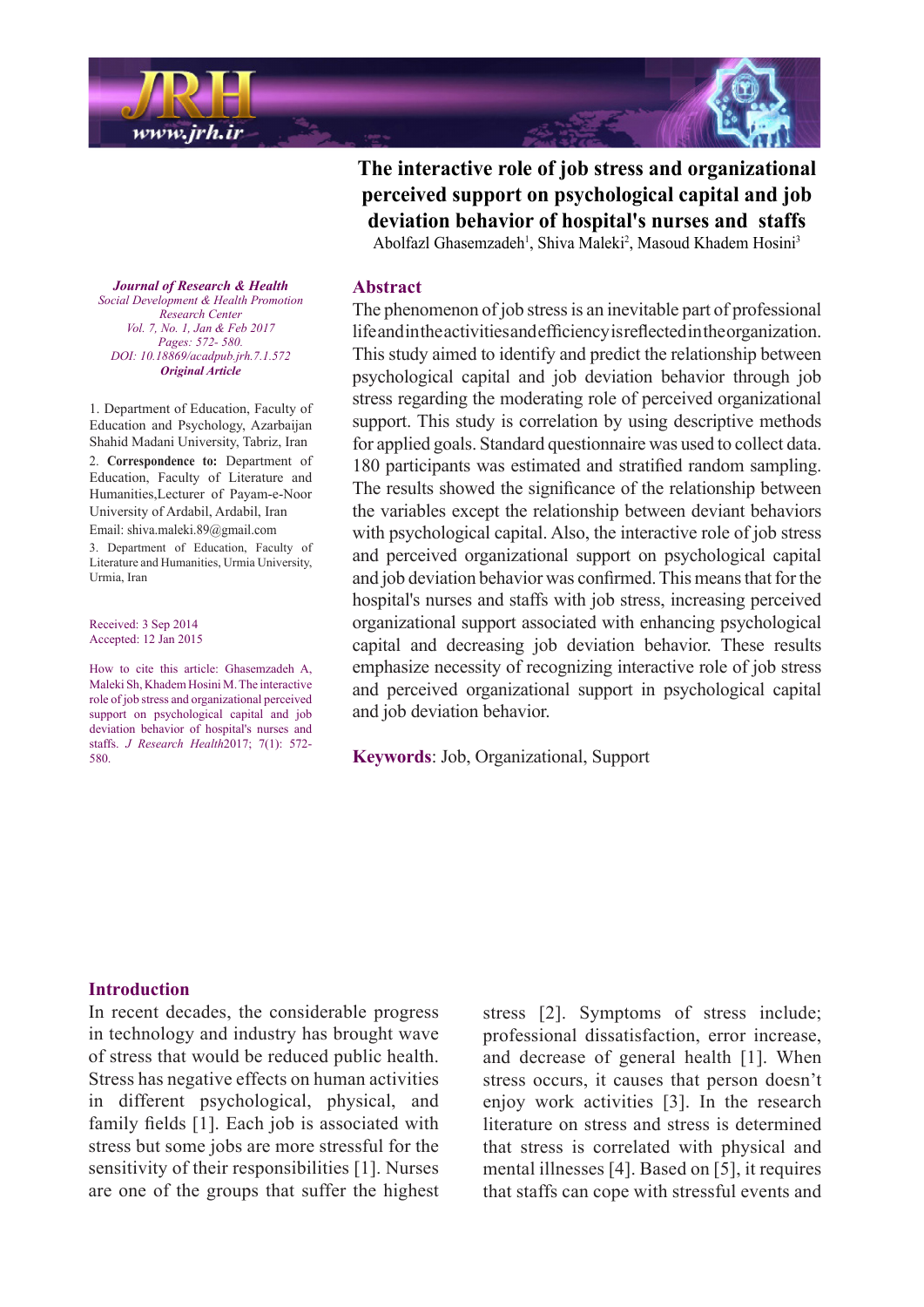conditions in the workplace so minimize stress symptoms. Based on [6], psychological capital is one factor that increases one's attempt for changing stressful situations, making one prepared for action guaranty their goals, relying on positivist psychological elements. So far, three important capital, financial capital, human and social organization has been of interest to researchers. But,  $[6]$ . Introduced another form of capital as psychological capital and claim that this capital goes beyond social and human capital and are considered as competitive advantage for the  $[6]$ . Psychological capital is new issue that in the past decade has been applied in the field of organization and management and has attracted the attention of experts [7]. Although over the years substantial scientific justification is dedicated to reducing stress, but stress in the workplace has become growing concern for managers of human resources and it's time that perspectives and new research would be occurred [5]. Scholars of organizational behaviors in organizations and work environment are trying to examine content, antecedents, and consequences of stress at work and still ongoing investigation data obtained from a large sample of working adults in a variety of industries, shows that psychological capital may be the key of the signs of stress  $[5]$ . Findings of psychological capital indicated there is significant relationship between it and organizational consequences, for example, psychological capital affected the stress levels of employees [8]. In this respect, [5] a study entitled "psychological capital: a positive source of personnel's stress fighting" conducted and offered practical strategies for developing psychological capital of the staffs to help them deal with stress at work. Also [9]. examined stress resources and mental health of Chinese nurses, concluding that stress intensity which nurses experienced at work is positively correlated with mental health. Then,  $[10]$  showed that stress from much work is correlated with stress and psychological disorders. Symptoms like absenteeism. indifference at work, and reducing motivation is higher in these people.

There are studies about relationship between psychological capital and other factors [7,11-13]. But in general, because of novelty of psychological capital theory, there are few domestic studies on psychological capital. Work environment is the area for showing behaviors which have important consequences for the people, organizations, and society. Some of these behaviors are improper or diversionary  $[14]$  referred to by the names like diversionary behaviors at work and antisocial behaviors  $[14]$ . In conceptual terms, diversion behaviors are those by which people violate the rules, traditions, and formal policies of the organization in different fields, providing the grounds for hurting people and the organization  $[15]$ . These behaviors at work are deliberate in contrast with organizational norms, hurting organizational functions [16].

Professional demands which are stressors at work have many consequences that one of them is increasing diversion behaviors [17]. Based on research evidences, stress and job burnout are antecedents of diversion behaviors. When the pressure level in the work environment and the exhaustion of people rises because of the negative experienced emotions and tendency to return to the conditions of before pressure. people commit diversion behaviors to retaliate injustices [15]. Diversion behaviors have a retaliating nature based on theoretical evidences [16]. Stress, burnout, and weakness of energy and vivacity are mechanism that activates this retaliation sense. When people feel that exhaustion overcomes them, they show recursive behaviors for returning energy. In such conditions, tendency to diversion behaviors increases [17].

Researches was conducted separately about the correlation of diversion behaviors at work and different variables [14-17] Recent years much attention to factors moderating the relationship between life events and mental disorders and physical focus and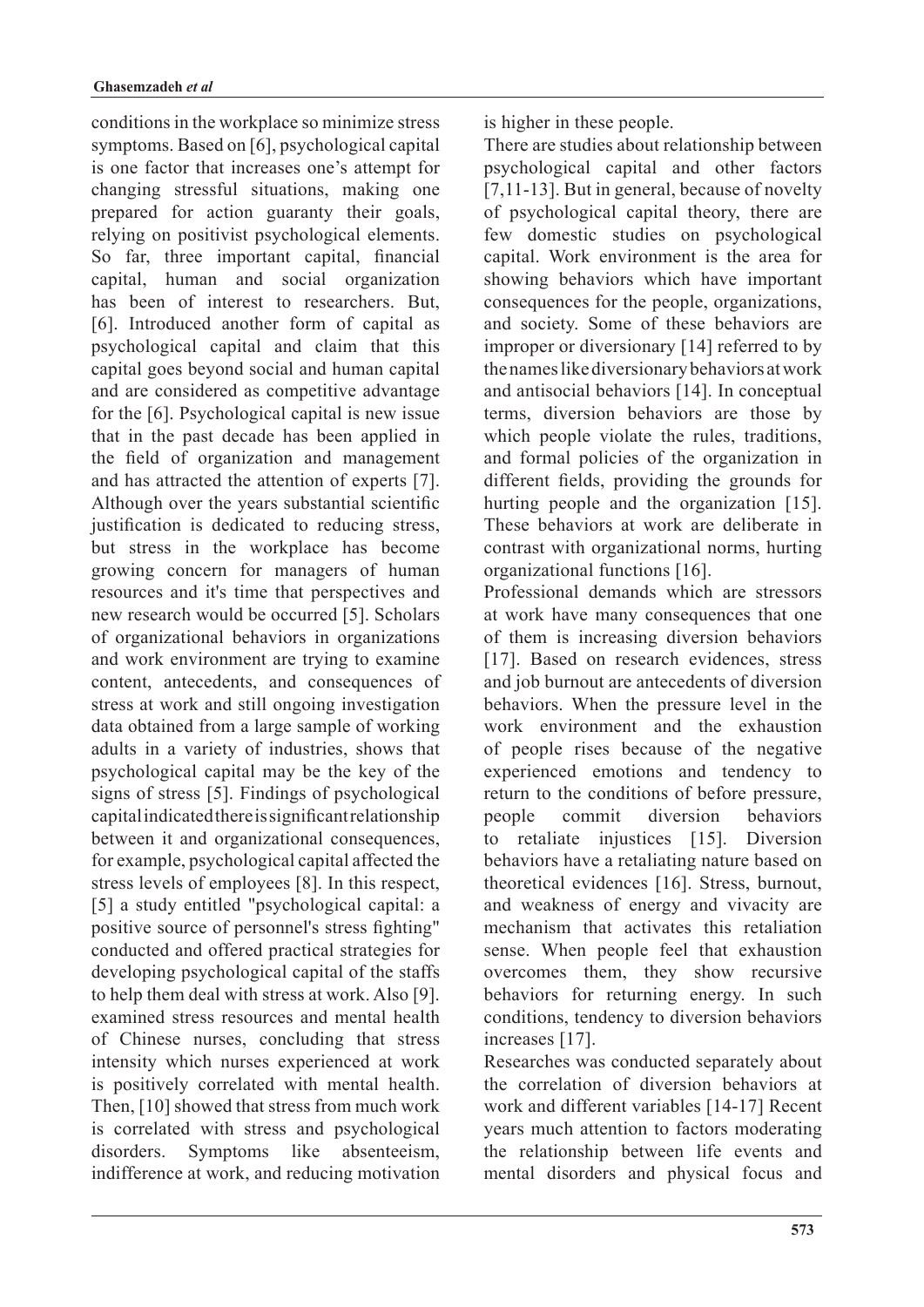creates a new approach to the study of stress and its prevention methods [4]. Perceived organizational support is one of those mediating variables. Now that two decades pass from starting the studies on perceived organizational support, its importance is growing more than before and such studies develop faster [18]. The idea of perceived organizational support was introduced by  $[19]$  in the organizational literature. Then, the scholars attended the ways of forming perceived organizational support, examining the effects and consequences of organizational support in personal and organizational fields [20]. This support is wide overall value for the role, contribution general belief that the employees of an agencyand believes in taking care of their well-being. Thus, perceived organizational support shows staff perception about their commitment in the organization [21]. It refers to staff perception which how much organization respects the staff's cooperation with the organization and their well-being in it  $[18,19]$ . The staffs feel interest and belief in an organization based on the value the organization offers to them or their well-being. This belief is perceived organizational support [22]. Theory of organizational support suggests that the staffs form beliefs around the degree of support the organization offers to their interests and values shaped based on the interaction with organizational agents like supervisors and managers [23]. Supportive behaviors of leaders and organizational atmosphere can produce perceived organizational support [19].

A trend of researches offers evidences connecting perceived organizational support with work results of the staffs  $[24]$ . Although numerous studieshave addressed relationship between perceived organizational support with personal, professional, and organizational variables [21], and probed its dimensions and their correlations with other variables  $[18.22]$ . 23,251 but these issues were introduced about 20 years ago and its importance in the discussions about work, industrial and organizational psychology, and managing organizational behaviors has been broadly accepted and studied outside the country, there are few studies in this regard by the researchers in Iran [25].

As well as the role of the moderating variable, however, perceived organizational support is a moderator variable was considered by researchers and research performance as a factor that could mediate the relationship between independent and dependent variables have shown. For example, [26] found that perceived organizational support affects the correlation of actions of human resources emotional commitment and dropout intention. Also  $[27]$  found that perceived organizational support is the mediator of the positive correlation between organizational bonus, procedural justice, and the supervisor's support with commitment. Then [28] reported that perceived organizational support is the mediator of the role duties no study was found in this regard correlation between such support and intrain Iran, so further studies are required here. As mentioned before, no study was found to have a direct reference to the interactive effect of job stress and perceived organizational support on psychological capital and diversion behavior. Thus, such studies seem necessary in Iran since hospital's staffs are important components of hygiene and medical care system and their deficiency will have unrepeatable damages  $[12]$ . Accordingly, this study aims to identify and predict the relationship between psychological capital and job deviation behavior through job stress regarding moderating role of perceived organizational support.

The conceptual pattern of the study regarding the correlation of job stress, psychological capital's consequences, and diversion work behaviors with mediating role of perceived organizational support is shown in Figure 1. Based on this model, the main question was whether perceived organizational support moderated relationship between job stress and psychological capital and deviant behavior?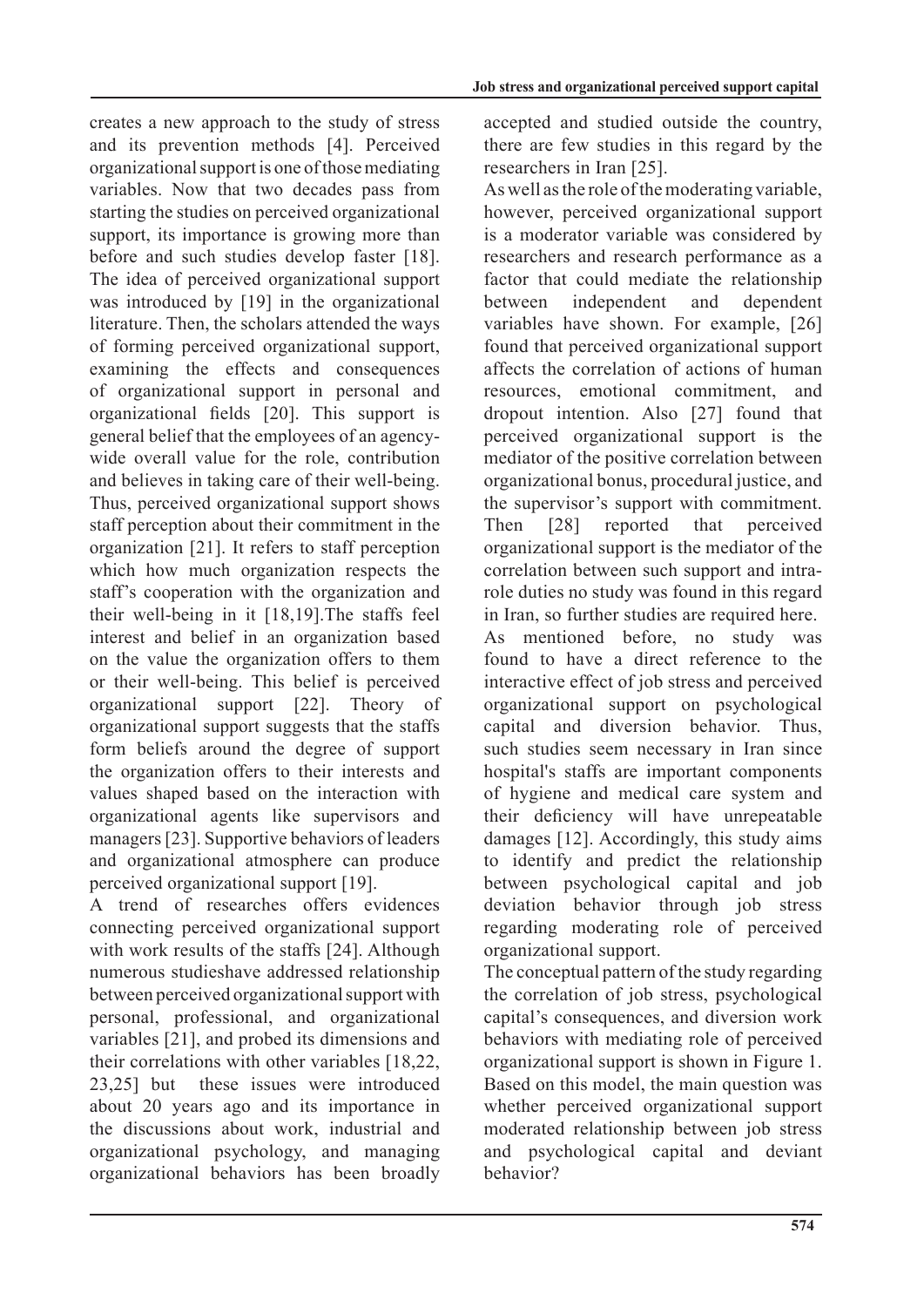

**Figure** 1 Conceptual pattern of the study

# **Method**

This study is correlation using descriptive methods for applied goals. Statistical population included all 320 nurses and staffs of Alinasab Hospital in Tabriz in 2014. Sample size of 180 people was estimated by using Morgan Table and stratified random sampling. From returned questionnaires, 320 of them were applicable in this study. To collect data, standard questionnaires were used.

Four standard questionnaires were used to collect data:

*Perceived* organizational support's questionnaire: This questionnaire was officially introduced by  $[19]$  in the literature of organizational theories and was recognized proper for measuring civilized organizational behavior. It used 5-point Likert scale (1. quite disagree, 5. quite agree). It was translated by  $[21]$  whose consistency and reliability were calculated and identified by industrial and organizational researches.

Job stress questionnaire: Job stress was measured by using a 6 items tool which has been prepared by the? House and Rizzo. It had 5-point Likert scale (1. quite disagree, 5. quite agree) [29] Validity and reliability of this tool has been confirmed in previous research [30].

*Psychological capital's questionnaire:* It included 24 questions and 4 subscale of efficiency in which each subscale had 6 hopefulness, endurance, optimism, and selfelements with 6-point Likert scale (Strongly disagree to strongly agree). Questions 1-6 related to self-efficiency subscale, questions 7-12 were about hopefulness, questions 13-18 were about endurance, and questions 19-24 were related to optimism. To obtain the mental capital, the score of each subscale was obtained separately and then all of them were considered as the total score of psychological capital. Consistency and validity of this tool were confirmed by previous studies  $[11]$ . In this study the Cronbach's alpha coefficient was used to evaluate the reliability of the questionnaire. The internal consistency for the total scale was  $0.80$ 

Job deviation questionnaire: Mixture of 15 questions of  $[31]$  and  $[32]$  was used to measure job deviation. It was translated by [33] whose consistency and reliability were calculated. [33] Reported Cronbach's Alpha of 0.86. It used a 6-point scale  $(1.$  Never, 6. Always).

Cronbach's Alpha was used to estimate consistency coefficients of the elements of the questionnaire whose reliability coefficients were higher than  $0.70$ .  $(0.86$  for perceived organizational support,  $0.70$  for job stress,  $0.81$  for psychological health,  $0.70$  for job deviation behavior). Thus, all questionnaires had high consistency. As well as to the validity of the questionnaire, despite repeated standard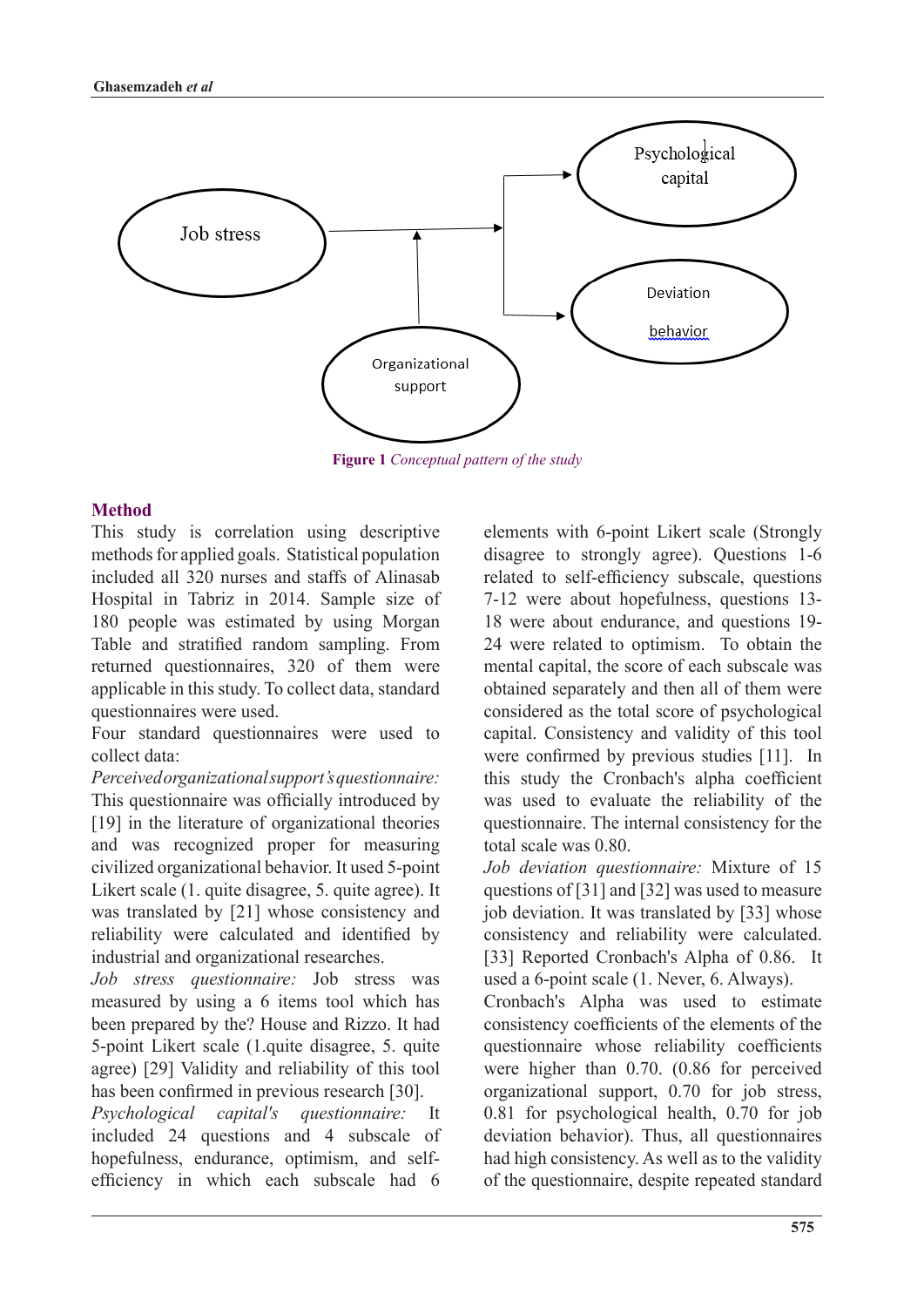tools and use them in research, management and psychology, data were factor analysis of this scale in the sample. This exploratory analysis using principal component analysis method (PC) with Mayer-Olkin (sampling adequacy ratio) equal to varimax rotation was conducted. Value of Kaiser- $0.70$  and the square was  $2756.8$  Bartlett's test of sphere city was significant at  $0.01$  level and adequacy of signs and instance variables for factor analysis. The results are confirmed and the cumulative variance is obtained about 0.74. In this study, data analysis techniques, descriptive statistics (mean and standard deviation) and inferential statistics Pearson correlation coefficient and moderator multiple regression were used by SPSS-19.

# **Results**

In this study  $64\%$  of the participants was female and  $36\%$  was male  $.75\%$  of the staffs had experiences less than 10 years. Most staffs (50%) had Bachelor of Arts/Science degree. Table 1 shows the mean and standard deviation of nurses and staffs' scores for the variables of job stress, organizational support, psychological health, and job deviation behavior. Staffs' responses show the feeling of higher than mean in organizational support  $(0.81)$  above mean). The data showed feeling of higher than mean in staffs towards job stress, psychological health, and job deviation .behavior

| Table 1 Descriptive statistics of research variables |  |  |
|------------------------------------------------------|--|--|
|------------------------------------------------------|--|--|

|           | Job stress |      |      | Organizational support Psychological capital Job deviation behavior |
|-----------|------------|------|------|---------------------------------------------------------------------|
| Mean      | 3.29       | 3.14 | 3.90 | 1.4                                                                 |
| <b>SD</b> | 0.85       | 0.89 | 0.47 | 0.87                                                                |

Correlation of research variables are shown in Table 2 It shows that correlation coefficient of research variables are significant.

Table 3 shows the results of modifying regression test. Results show that support  $(p<0.05$  and  $\beta$ =0.18) and job stress (p<0.05 and  $\beta$ =-0.51) predict psychological health. In the second step, the interaction of stress and organizational support entered the equation which was significant and predicting mental health.

|                        | <b>Table 2</b> Correlation of research variables |              |                       |                 |
|------------------------|--------------------------------------------------|--------------|-----------------------|-----------------|
| Variable               | <b>Stress</b>                                    | Support      | Psychological capital | <b>Behavior</b> |
| Job stress             |                                                  |              |                       |                 |
| Organizational support | $**-0.66$                                        |              |                       |                 |
| Psychological health   | $**-0.57$                                        | $**0.46$     |                       |                 |
| Job deviation behavior | $*0.12$                                          | $**_{-0}$ 27 | 0.09                  |                 |
| 4.00744.01             |                                                  |              |                       |                 |

\*p< $0.05$ , \*\*p< $0.01$ 

**Table 3** Results of modifying regression test for predicting psychological capital

|                                             |             | $\mathsf{AR}^2$ | sig.  |
|---------------------------------------------|-------------|-----------------|-------|
| First step: main effects                    |             |                 |       |
| Organizational support<br>(0)               | $**0.18$    | 0.21            | 0.000 |
| Stress $(S)$                                | $**-0.51$   | 0.33            | 0.000 |
| Second step: interaction<br>of $O \times S$ | $*_{-0.19}$ | 0.37            | 0.003 |
| .<br>.                                      |             |                 |       |

 $180 = n$  and \*\*p<0.01, \*p<0.05

It was observed that determination coefficient of stress and perceived organizational support can identify  $37%$  of the variance of psychological health. B coefficient of perceived organizational support is positive for predicting psychological health of the staff B coefficient of stress is  $-0.51$ . But, the interaction of stress and organizational support reduces negative effect of stress from  $-0.51$  to  $-0.19$ . Thus, perceived organizational support plays a mediating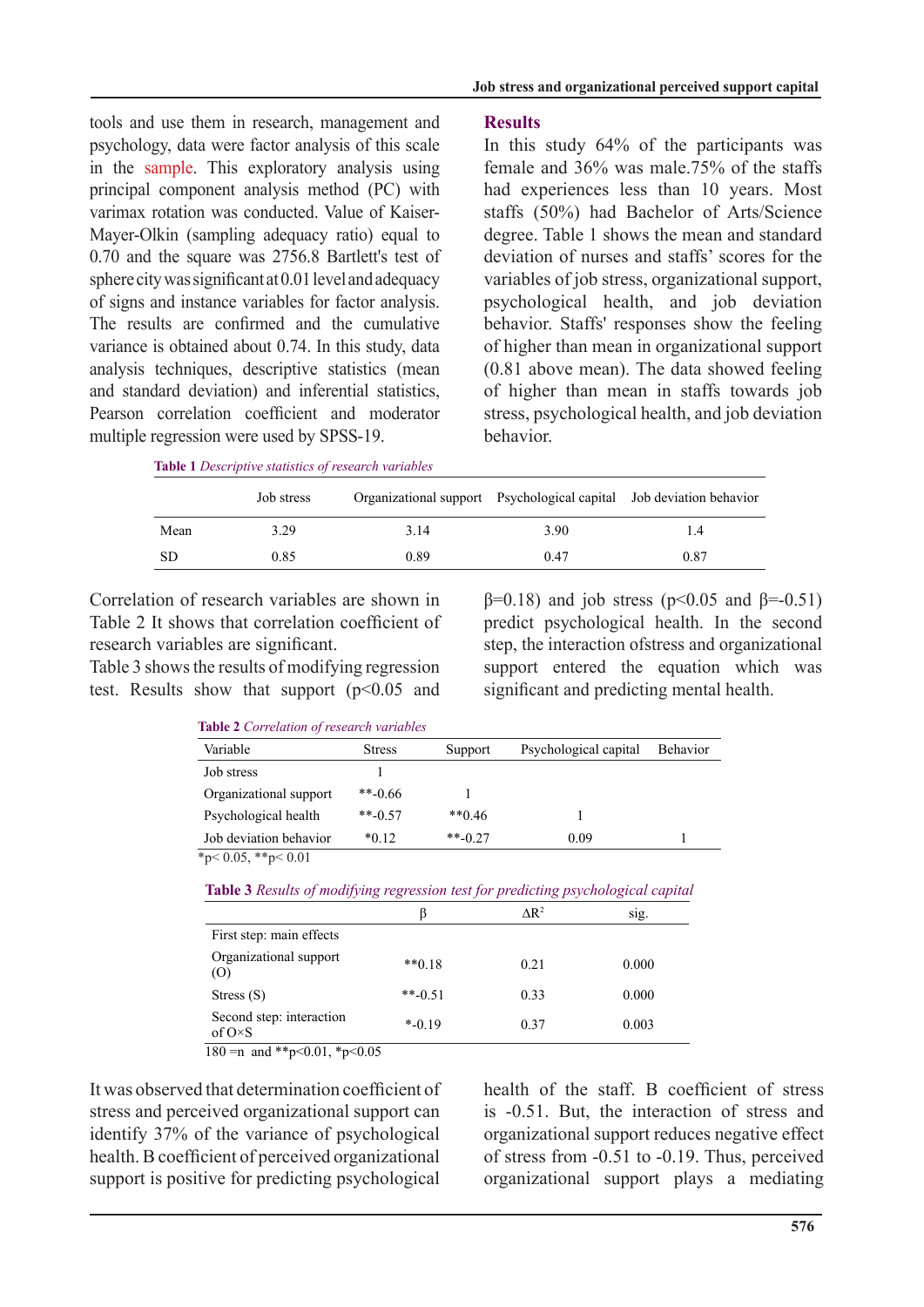|                                             |           | $\mathsf{AR}^2$ | SIg.  |
|---------------------------------------------|-----------|-----------------|-------|
| First step: Main<br>effects                 |           |                 |       |
| Organizational<br>support $(O)$             | $**-0.56$ | 0.07            | 0.000 |
| Stress $(S)$                                | $**0.51$  | 0.20            | 0.000 |
| Second step:<br>interaction of $O \times S$ | $*0.14$   | 0.22            | 0.049 |

role in the relationship between job stress and psychological health.

Table 4 shows the results of moderator regression test. Organizational support  $(p<0.05$ and  $\beta$ =-0.56) and job stress (p<0.05 and  $\beta$ =  $-0.51$ ) predict job deviation behavior. In the second step, the interaction of stress and organizational support entered the equation which was significant. It was observed that determination coefficient of stress and perceived organizational support can identify 22% of the variance of job deviation behavior. B coefficient of perceived organizational support is negative for predicting job deviation behavior of the staffs. B coefficient of stress is  $0.51$ . But, the interaction of stress and organizational support reduces positive effect of stress on job deviation behavior from 0.51 to  $0.14$ . Thus, perceived organizational support plays a mediating role in the relationship between job stress and job deviation behavior.

# **Discussion**

This study aimed to identify and predict the relationship between psychological capital and job deviation behavior through job stress regarding the moderating role of perceived organizational support. Results showed that perceived organizational support plays mediating role in the correlation of job stress and psychological capital. This finding is consistent with research that directly was not found, so congruent and incongruent with the results of the research are avoided.

To justify this relationship can be a significant contribution in the context of creating organizational support to reduce the negative impact of job stress and it's about results. Capability and psychological capacity of the people can directly reduce stress in a way that some studies have shown the correlation of these variables and [5] showed that psychological capital is the factor that helps the better understanding of stress symptoms. Knowing that the stress from different factors at work may lead to physical, mental, performance, and emotional problems [4], and by forcing of people to spend their physical and mental energy, vitality and energy of people to undermine, the lower levels of vitality and energy in a forward chain, provide grounds for undermining the positive behavioral tendencies [17]. So even if someone have the talent and capacity to do a job, without feeling the support of the organization may not necessarily be able to overcome all stress in their work environment and failed to demonstrate a level of performance. Based on  $[13]$ , psychological capital can't work in vacuum. Thus, supportive organizational atmosphere can be useful and encourage the staff to show positive work behaviors. For example, when a failure occurs due to staff's error, those who are supportive atmosphere likely will experience higher levels of flexibility so that instead of stress and fear of punishment due to their mistake, they can focus on their work, failing to back overcome and effectively respond in a positive way and the same resilience (psychological capital component) that based on  $[6]$ , in facing to difficulties and hardships, tolerance and return to the first place to achieve success with it. Thus, supportive systems at work can modify the effects of stressful events, leading to the experience of positive feelings as one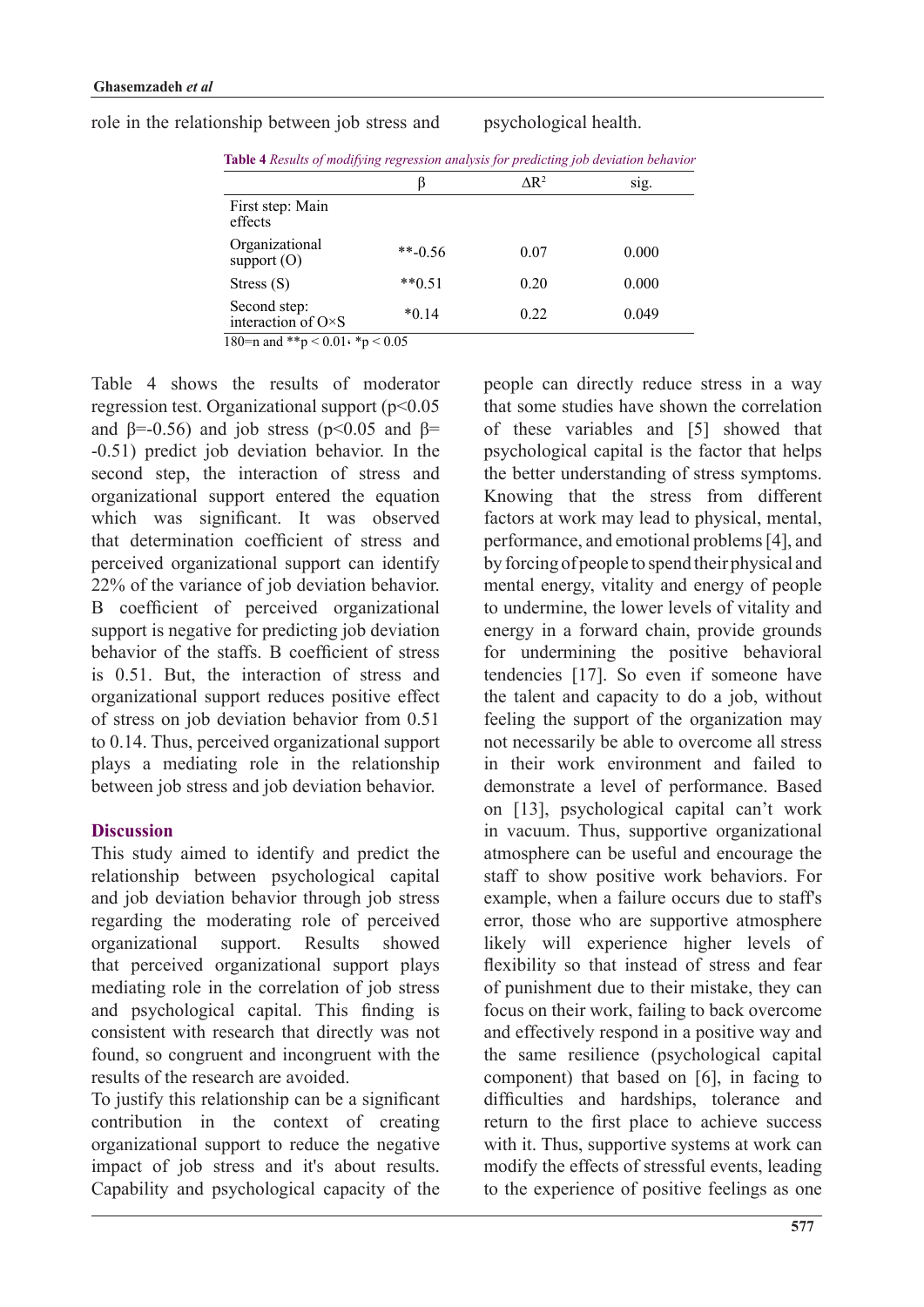element of psychological capital. Researchers have stressed mediating role of social support in stress [34]. Authors found that supports from supervisors, coworkers, and friends can reduce anxiety and depression [35]. also Researchers [3] showed that people with higher support at work experience lower stress, act better, and feel more satisfaction and [36] found that reducing stress and increasing support from nurses can improve their psychological health. Results confirmed the mediating role of perceived organizational support in the correlation of job stress and job deviation behavior. Although no literature was found in this regard, this finding has rational justifications. Pressure at different areas especially injustice predicts job deviation behaviors. Researchers have shown that trust has a significant effect on job deviation behaviors  $[14]$ . And  $[37]$  suggested trust as an essential element of the terms associated with the perceived support and the outcome of their work. When people are stressed, they spend much psychological and physical energy to remove it [38]. The energy levels followed by positive emotional state can be reduced, thus more ready to tend to deviant behaviors as a form of compensatory behavior to find and return the previous status [17]. Based on the fact that the shortage of supportive resources along with other work factors are considered as the stressors at work  $[2]$ , the more support they feel at work, the more their stress decreases at work then [39] suggested that the basis of job stress theory is that one stressor is personal factors, formed based on the feelings, experiences, and perceptions about their own and others' behaviors. Thus, when the staffs have perceptions about organizational trust and support, they feel that they have fair chances at work, reducing their stress [40] also  $[14]$  showed that trust has a significant effect on job deviation behaviors and trust level of the people towards their supervisors and organizations significantly affects job deviation behaviors and finally [7] showed that reducing trust level leads to occurrence of job deviation behaviors While close relations of the staff with their supervisors increases positive return and decreases job deviation behaviors.

There were limitations for this study. Statistical population was limited to the nurses and staffs of Alinasab Hospital in Tabriz. So, generalizing its results to other studies should be with caution. Further studies can be conducted in bigger samples and their results should be compared with this one. Also, using self-reported questionnaire as the only measurement tool in this study can be .limitation

### **Conclusion**

For the sensitivity of the tasks of nursing, stress is inevitable part of their life. Thus, managers should find ways for reducing their stress by material and spiritual organizational support. Although stress can't be prevented fully, inviting consultants and experts for improving work conditions and stress management can be the best possible solution at workplace.

### **Acknowledgements**

We fully appreciate all the nurses and the employees of Alinasab hospital of Tabriz who helped us in conducting this research.

# **Contribution**

Study design: GHA Data collection and analysis: KHHM, GHA Manuscript preparation: MSH

# **Conflict of Interest**

"The authors declare that they have no competing interests."

# **Funding**

The author (s) received no financial support for the research, authorship and/or publication of this article

#### **References**

1- Mohamadi SH. Comparing confrontation mechanisms, job burnout, and mental health among teachers of Iran and India. Journal of Educational Innovations<sub>2007</sub>; 16: 60-96.

2- Noorian K, Parvin N, Mehrabi T. The relationship between stressful job factor and general health of nursing staff in hospital of medical university of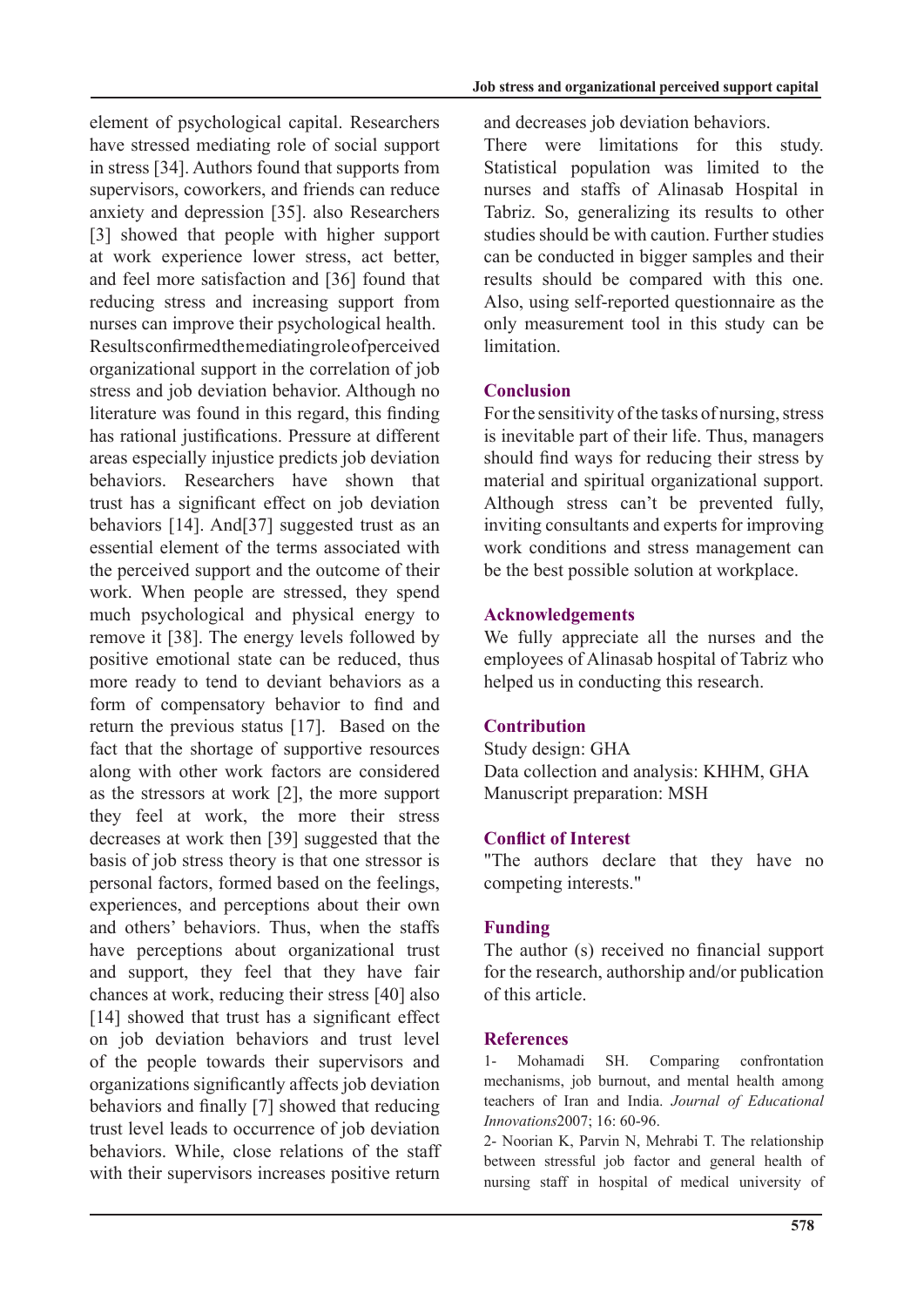#### Ghasemzadeh et al

**Isfahan.** Journal of Midwifery and Nursing Faculty of Rafsanjan2010; 1,2: 45-52.

3- Asgari P, Nakalzadeh M. The relationship between job stress, social support, and job stress in the staff of national excavation company. Journal of New Finding in Psychology 2011; 35-50.

4- Hasanshahi M, Daraei M. The effect of strategies for confronting with stress on mental health of students: Mediating effect of psychological difficulty. Journal of Knowledge and Research in Psychology 2005; 26: 77-98. 5- Avey JM, Luthans F, Jensen SM. Psychological capital: a positive resource for combating employee stress and turnover. Hum Resour Management 2009; 5: 677-93.

6- Luthans F, Avolio BJ, Avey JB, Norman SM. Positive psychological capital: Measurement and relationship with performance and satisfaction. Personnel Psychology2007; 60(3): 541-72.

7- Hozoori M, Salehi A, Danaei H, Najari R, Designing promotion model of psychological capital in public organizations of Iran: identifying the role of management functions of human resources. Journal of Management Studies in Iran 2013; 3: 1-27.

8- Avey JB, Luthans F, Ronda SM, Palmer NF. Impact of positive psychological capital on employee well-being over time. *J Occup Health Psychol* 2010; 15(1).

9- Wong D, Leung SS, Lam D. Mental health of Chinese nurses in Hong Kong: the roles of nursing stresses and coping strategies. On Line Journal of Issues in Nursing 2001; 5; [4 screens]. Available at URLhttp: //www.nursingworld.org/MainMenuCategories/ ANAMarketplace/ANAPeriodicals/OJIN/

TableofContents/Volume62001/No2May01/Article Previous Topic/Mental Health of Chinese Nurses in Hong Kong.html

10- Margolis BL. Job stress: on unlisted occupational hazard. *J Occup Med* 1974; 16(10): 659-61.

11- Bahadori Khosroshahi J, Hashemi T, Birami M. The relation between psychological capital and personal qualities and job satisfaction in bookkeepers of public libraries of Tabriz. Bimonthly of Researcher 2012; 6: 312-8.

12- Nisi A, Arshadi N, Rahimi E. The casual relationship between psychological capital, positive emotions, psychological well-being, job performance, and job requirement. *J Organ Behav* 2011; 1: 19-46.

13- Luthans F, Norman SM, Avolio BJ, Avey JB. The mediating role of psychological capital in the supportive organizational climate-employee performance relationship. *J Organ Behav* 2008; 29: 219-38.

14- Arshadi N, Priayi S. Credibility of employee, employer, and interpersonal trust as an introduction for distracted behaviors of work environment. Journal of Vocational and Organizational Consultation 2012; 13:

83-100.

15- Berry CM, Ones DS, Sackett PR. Interpersonal deviance: organizationnal deviance, and their common correlates: a review and Meta-analysis. *J Appl* Psychol<sub>2007</sub>; 92: 410-24.

16- Bennett RJ, Robinson SL. Development of a measure of workplace deviance. *J Appl Psychol* 2000;  $85(3)$ : 349-60.

17- Golparvar M, Vaseghi Z. The relationship between autocratic management, perceived emotional pressure, *organizational behaviors. Journal of Industrial* organizational injustice, diversionary, and civilized-Management<sub>2011</sub>; 6: 119-30.

18- Taleghani GH, Divandari A, Shirmohamadi M. The effect of perceived support from organization on staff commitment and organizational performance: a study in branches of Mellat Bank in Tehran. Journal of Management Sciences of Iran 2009; 4(16): 1-25.

19- Eisenberger R, Huntington R, Hutchison S, Sowa **D.** Perceived organizationalsupport. *Journal of Applied* Psychology<sup>1986</sup>; 71(3): 500-7.

20- Zaki MA. Investigating and measuring organizational support. Journal of Administration and Economics of Esfahan University 2006; 18(3): 103-23. 21- Arizi H, Golparvar M. Path pattern of perceived organizational support relation with professional and organizational variables. Journal of Management Researches in Iran 2010; 15(4): 147-73.

22- Doaei H, Mortazavi S, Noori A. Modeling the effect of understanding organizational support on OCB: case study of 5-star pars hotel. *Research Paper of Executive* Management<sub>2010</sub>; 10(1): 13-32.

23- Rhoades L, Eisenberger R. Perceived *organizational support: a review of the literature J Appl* Psychol2002;87(4): 698-714.

24- Chen Z, Aryee S, Lee C. Test of a mediation model of perceived organizational support. *J Vocat* Behav2005; 66: 457-470.

25- Shakerinia I, Nabavi S. The relationship between job satisfaction, and perceived organizational support with staff organizational commitment in police department of Gilan. Journal of Police Management Studies<sub>2010</sub>; 5(4).

26- Wayne SJ, Shore LM, Liden RC. Perceived organizational support and leader-member exchange: a social exchange perspective. Acad Manage J1997;  $40:82 - 111.$ 

27- Rhoades L, Eisenberger R, Armeli S. Affective commitment to the organization: the contribution of perceived organizational support. *J Appl Psychol* 2001; 86: 825 - 36.

28- Moorman RH, Blakely GL, NiehoVB. Does perceived organizational support mediate the relationship between procedural justice and